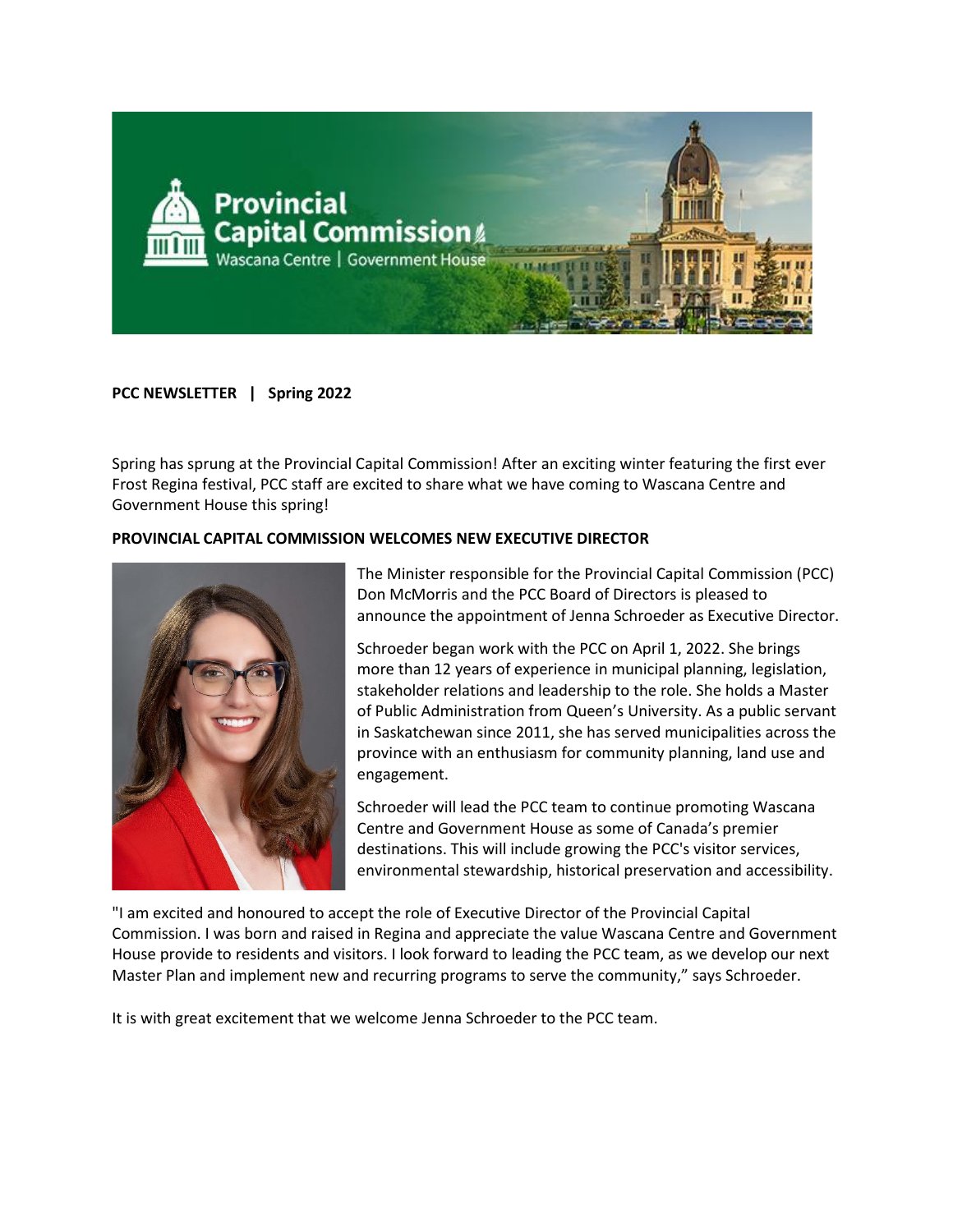### **WASCANA LIGHTS UP FOR FROST REGINA**

Wascana Centre was thrilled to be a hub for the inaugural Frost Regina winter festival!

From dog sledding to the Rink on Wascana, a signature light display on the gardens and tipis along the lake, Wascana was beaming with excitement and energy as we celebrated together. Thank you to everyone who made this such a memorable event.

# View the video highlight here:

https://www.facebook.com/WascanaCentreRegina/videos/928849717772015/? cft [0]=AZXIzmDfe3 [tvJoRATDb08Ix9ZqejLvKjDTDqXsHMRzYShzYT7tNVa5eJHkaoS0I2wYAjYjD2t8MUrq0MWJ1a2kzOvU1DsyX](https://can01.safelinks.protection.outlook.com/?url=https%3A%2F%2Fwww.facebook.com%2FWascanaCentreRegina%2Fvideos%2F928849717772015%2F%3F__cft__%255b0%255d%3DAZXIzmDfe3tvJoRATDb08Ix9ZqejLvKjDTDqXsHMRzYShzYT7tNVa5eJHkaoS0I2wYAjYjD2t8MUrq0MWJ1a2kzOvU1DsyXTjJVtIt4zHvUFDfLhR8cCLn1WliTeyok6W5cJp7JeZAVdeuTcNDwSliMBDtsOThTen69BiwxZWG7vqXlgUJqTpT8AAITnFE3PlN0%26__tn__%3D%252B%253FFH-R&data=05%7C01%7Ckerri.warddavis%40gov.sk.ca%7Cce4501ce006e4c3a528f08da2e0095f3%7Ccf4e8a24641b40d2905e9a328b644fab%7C0%7C0%7C637872877290135174%7CUnknown%7CTWFpbGZsb3d8eyJWIjoiMC4wLjAwMDAiLCJQIjoiV2luMzIiLCJBTiI6Ik1haWwiLCJXVCI6Mn0%3D%7C3000%7C%7C%7C&sdata=sWjPDTOOrd1Zymq%2BojqoILvBeTifkodSPq0rxNwGVos%3D&reserved=0) [TjJVtIt4zHvUFDfLhR8cCLn1WliTeyok6W5cJp7JeZAVdeuTcNDwSliMBDtsOThTen69BiwxZWG7vqXlgUJqTp](https://can01.safelinks.protection.outlook.com/?url=https%3A%2F%2Fwww.facebook.com%2FWascanaCentreRegina%2Fvideos%2F928849717772015%2F%3F__cft__%255b0%255d%3DAZXIzmDfe3tvJoRATDb08Ix9ZqejLvKjDTDqXsHMRzYShzYT7tNVa5eJHkaoS0I2wYAjYjD2t8MUrq0MWJ1a2kzOvU1DsyXTjJVtIt4zHvUFDfLhR8cCLn1WliTeyok6W5cJp7JeZAVdeuTcNDwSliMBDtsOThTen69BiwxZWG7vqXlgUJqTpT8AAITnFE3PlN0%26__tn__%3D%252B%253FFH-R&data=05%7C01%7Ckerri.warddavis%40gov.sk.ca%7Cce4501ce006e4c3a528f08da2e0095f3%7Ccf4e8a24641b40d2905e9a328b644fab%7C0%7C0%7C637872877290135174%7CUnknown%7CTWFpbGZsb3d8eyJWIjoiMC4wLjAwMDAiLCJQIjoiV2luMzIiLCJBTiI6Ik1haWwiLCJXVCI6Mn0%3D%7C3000%7C%7C%7C&sdata=sWjPDTOOrd1Zymq%2BojqoILvBeTifkodSPq0rxNwGVos%3D&reserved=0) [T8AAITnFE3PlN0&\\_\\_tn\\_\\_=%2B%3FFH-R](https://can01.safelinks.protection.outlook.com/?url=https%3A%2F%2Fwww.facebook.com%2FWascanaCentreRegina%2Fvideos%2F928849717772015%2F%3F__cft__%255b0%255d%3DAZXIzmDfe3tvJoRATDb08Ix9ZqejLvKjDTDqXsHMRzYShzYT7tNVa5eJHkaoS0I2wYAjYjD2t8MUrq0MWJ1a2kzOvU1DsyXTjJVtIt4zHvUFDfLhR8cCLn1WliTeyok6W5cJp7JeZAVdeuTcNDwSliMBDtsOThTen69BiwxZWG7vqXlgUJqTpT8AAITnFE3PlN0%26__tn__%3D%252B%253FFH-R&data=05%7C01%7Ckerri.warddavis%40gov.sk.ca%7Cce4501ce006e4c3a528f08da2e0095f3%7Ccf4e8a24641b40d2905e9a328b644fab%7C0%7C0%7C637872877290135174%7CUnknown%7CTWFpbGZsb3d8eyJWIjoiMC4wLjAwMDAiLCJQIjoiV2luMzIiLCJBTiI6Ik1haWwiLCJXVCI6Mn0%3D%7C3000%7C%7C%7C&sdata=sWjPDTOOrd1Zymq%2BojqoILvBeTifkodSPq0rxNwGVos%3D&reserved=0)

# **MARK YOUR CALENDARS FOR THURSDAYS IN WASCANA**

This June we will kick off another summer of Thursdays in Wascana. New and improved for 2022, we will feature local food trucks, live entertainment and activities for the entire family every Thursday night in Wascana Centre.

Stay tuned to our website and social media for more information in May.

# **CELEBRATE THE QUEEN'S PLATINUM JUBILEE AT GOVERNMENT HOUSE**



This spring will be an exciting time for Government House as we celebrate Her Majesty The Queen's Platinum Jubilee for 70 years of service. Planned celebrations include:

#### • **Platinum Jubilee Garden**

The Saskatchewan Platinum Jubilee Garden will be located at Government House in Regina and planted in the spring, with unveiling throughout the summer.

### • **The Queen's Portrait**

From May of 2022 to March of 2023, Government House will host The Queen's portrait. This portrait was created to

celebrate her Diamond Jubilee. Its permanent home is at the official residence of Canada's Governor General, Rideau Hall in the ballroom.

### • **Portrait In the Making**

From April 9, 2022, to March 28, 2023, Government House will host a unique art exhibit featuring images and information about artist Phil Richards' creation of The Queen's Diamond Jubilee portrait. Watch for information on the opening of this exhibit along with the screening of The Portrait, a documentary of the Phil Richard's process in the creation of this portrait.

# • **Platinum on the Prairie: The Queen in Saskatchewan** In May, Government House will launch a new interactive exhibit about The Queen's connections to Saskatchewan. Her Majesty and her late husband, Prince Philip, Duke of Edinburgh, visited our province on six occasions.

To learn about all the activities and new exhibits we have planned visit us at [www.governmenthousesk.ca.](http://www.governmenthousesk.ca/)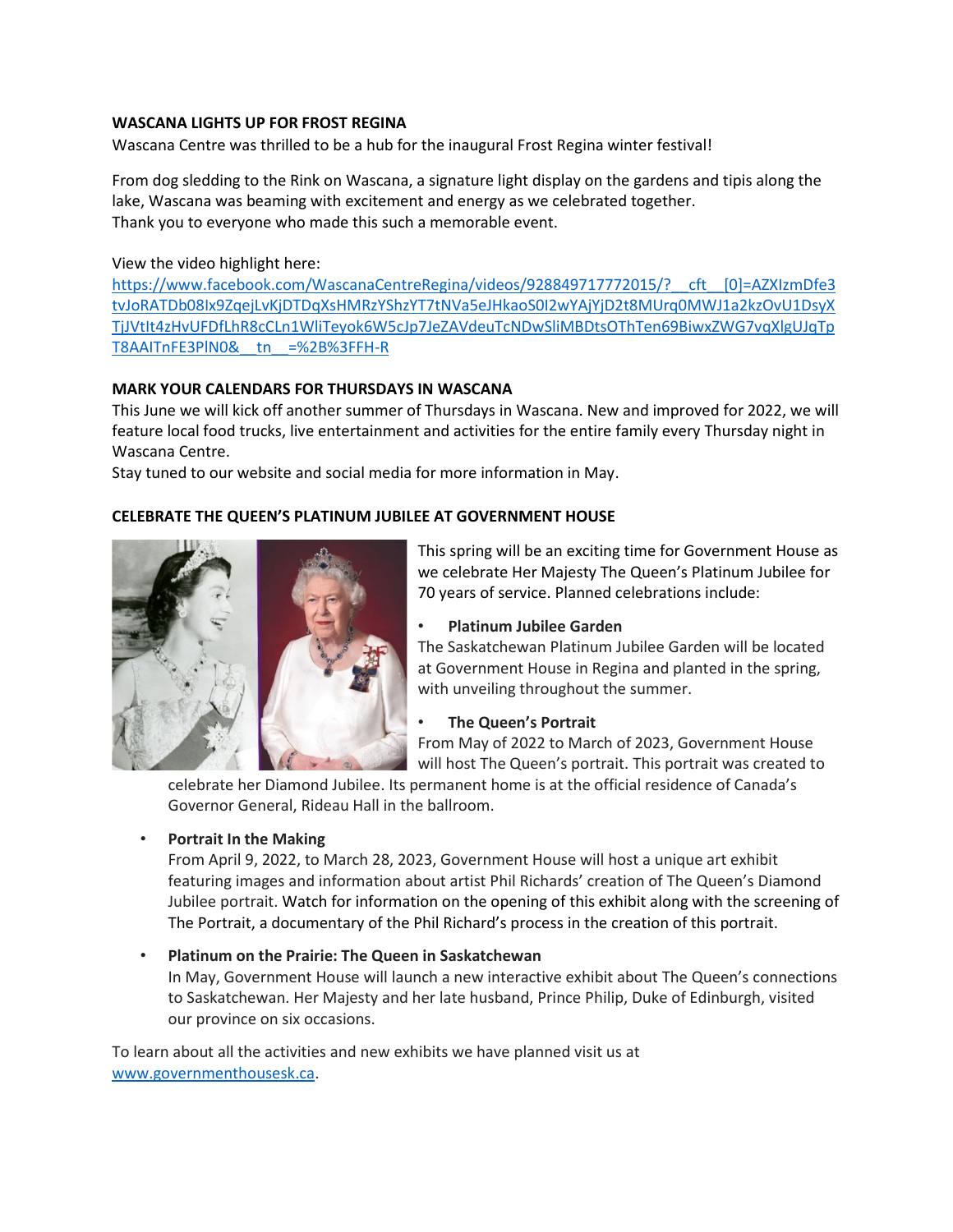#### **WINTER RECAP - COFFEE, TEA, AND MORE AT GOVERNMENT HOUSE**



From January to April Government House partnered with the Government House Historical Society (GHHS) to kick off a new initiative called "Coffee in the Conservatory."

Guests were able to enjoy a treat and coffee or tea in our lush and relaxing Sylvia Fedoruck Conservatory. It was an overwhelming success! Each month sold out fast with a very long wait list. Thank you to the GHHS volunteers for their hard work on this excellent project.

We also had a full house with fun-filled Family Day activities in February. Families enjoyed puppet shows, boards games and scavenger hunts throughout the museum. In March, Government House and the Office of the Lieutenant Governor co-hosted a presentation to celebrate International Women's Day that featured a presentation and readings by Merle Massie, author of *A Radiant Life: The Honorable Sylvia Fedoruk Scientist, Sports Icon, and Stateswomen.* It was an excellent way to recognize the contributions of women by showcasing a very influential woman from Saskatchewan!

#### **GREETINGS FROM THE GREENHOUSE**



It is an exciting time for our horticulture team as planting season is underway! We started with grasses and begonias in January and geraniums in February, and then smaller numbered items like ageratum, celosia, and impatiens in the weeks in between.

Planting of the Queen Elizabeth II Gardens, and all areas of Wascana Centre, will begin in late May. We will be sharing our progress with you on Wascana Centre's social media.

#### **GOATS IN WASCANA CENTRE**